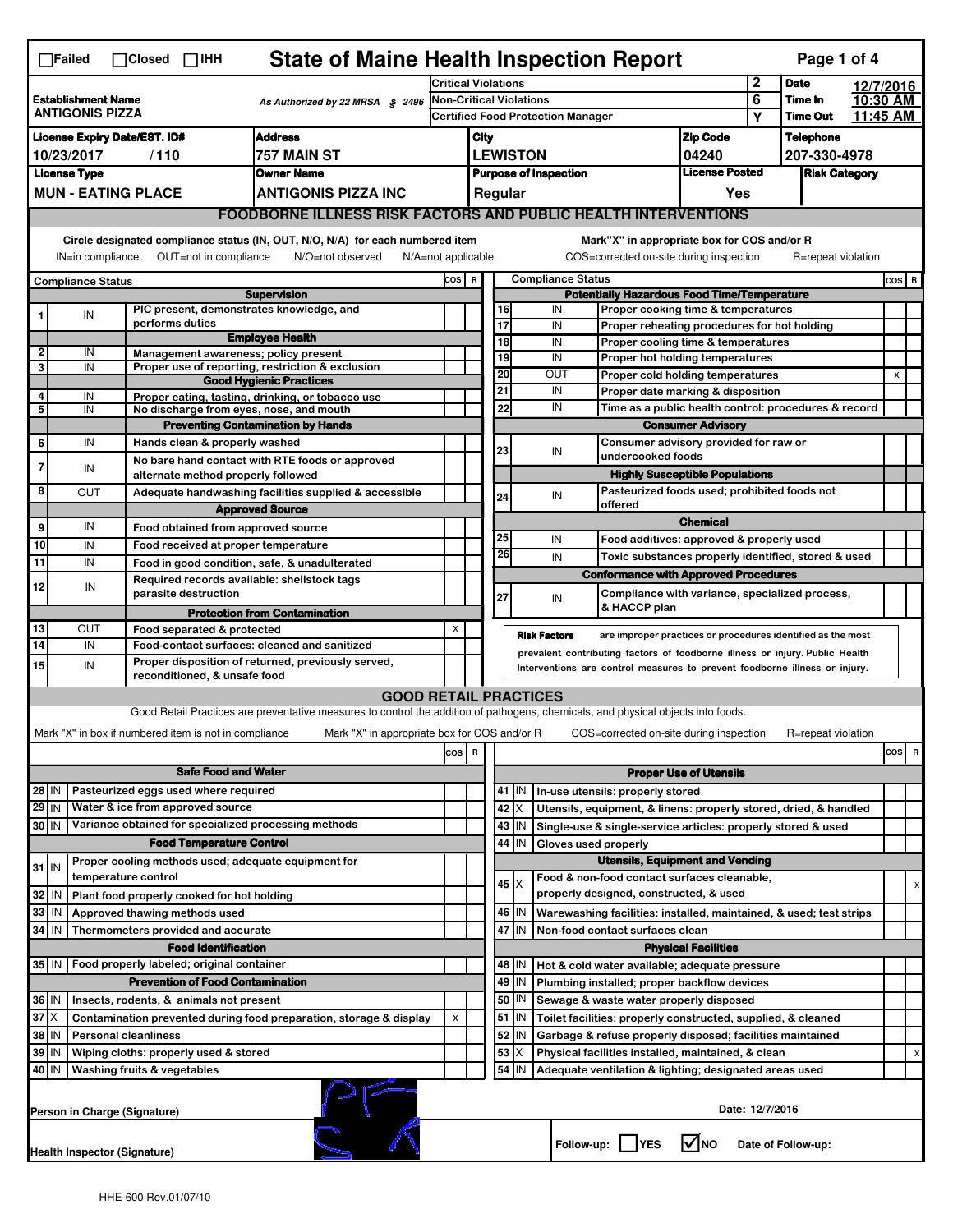|                                                                                            |                                 |                          | <b>State of Maine Health Inspection Report</b> | Page 2 of 4  |                   |                                  |
|--------------------------------------------------------------------------------------------|---------------------------------|--------------------------|------------------------------------------------|--------------|-------------------|----------------------------------|
| <b>Establishment Name</b>                                                                  | As Authorized by 22 MRSA § 2496 | 12/7/2016<br><b>Date</b> |                                                |              |                   |                                  |
| <b>ANTIGONIS PIZZA</b>                                                                     |                                 |                          |                                                |              |                   |                                  |
| <b>Address</b><br><b>License Expiry Date/EST. ID#</b><br>10/23/2017<br>757 MAIN ST<br>/110 |                                 |                          | City / State<br><b>LEWISTON</b>                | /ME          | Zip Code<br>04240 | <b>Telephone</b><br>207-330-4978 |
|                                                                                            |                                 |                          | <b>Temperature Observations</b>                |              |                   |                                  |
| Location                                                                                   | <b>Temperature</b>              |                          |                                                | <b>Notes</b> |                   |                                  |
| walk-in cooler                                                                             | 36                              |                          |                                                |              |                   |                                  |
| hot water                                                                                  | $110 +$                         |                          |                                                |              |                   |                                  |
| sandwich bar                                                                               | 60                              | out                      |                                                |              |                   |                                  |
| hamburg                                                                                    | 34                              |                          |                                                |              |                   |                                  |
| cooler                                                                                     | 39                              |                          |                                                |              |                   |                                  |
| tuna salad                                                                                 | 54.8                            |                          | out-discarded and denatured                    |              |                   |                                  |
| sandbar                                                                                    | 38                              |                          |                                                |              |                   |                                  |
| spag sauce                                                                                 | 152                             | hh                       |                                                |              |                   |                                  |
| cooler                                                                                     | 38                              |                          |                                                |              |                   |                                  |

**Person in Charge (Signature)**



**Date: 12/7/2016**

**Health Inspector (Signature)**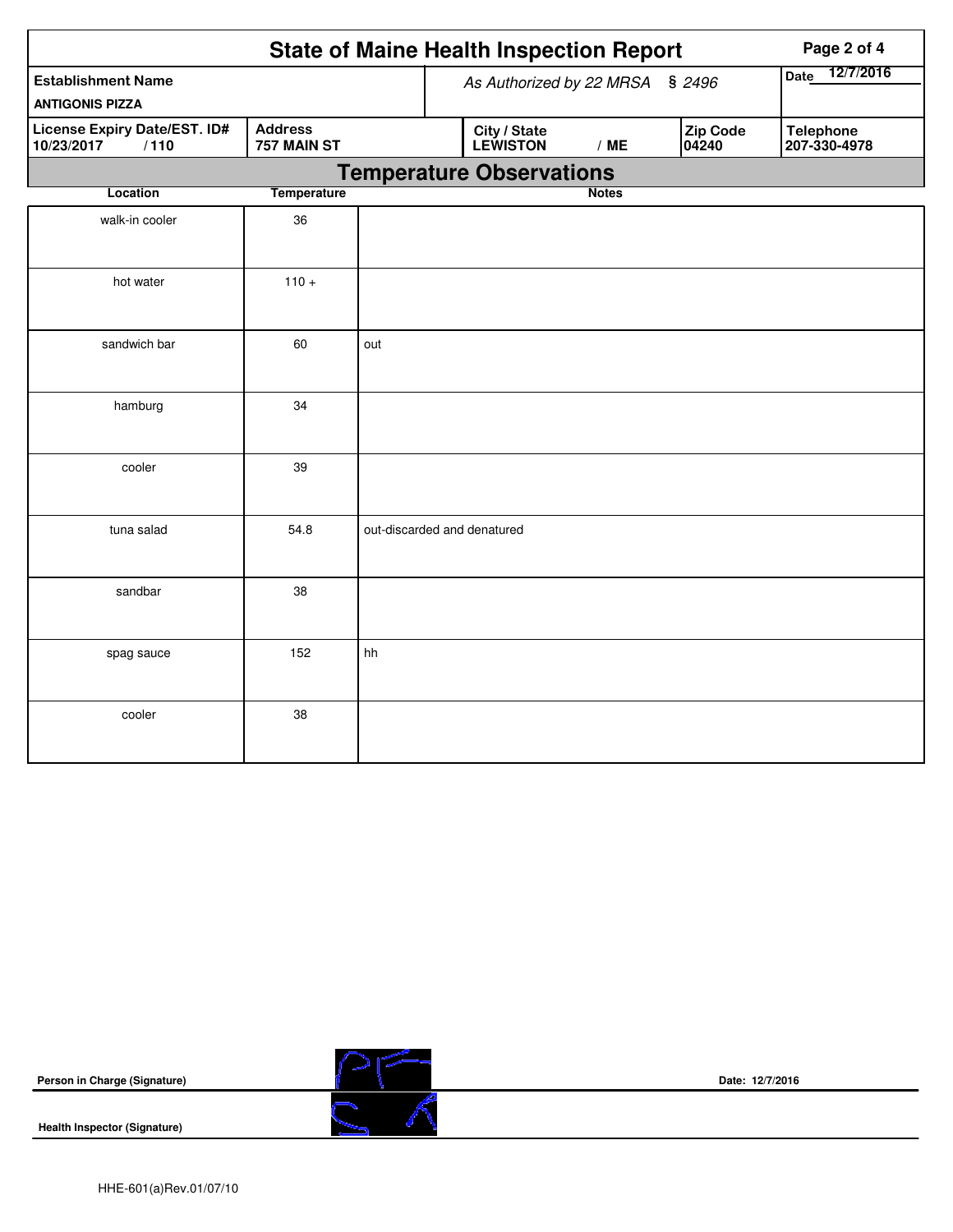|                                                                                                                                                                                          | Page 3 of 4                                                                                           |                                                                                                                                                    |    |                          |                          |  |  |  |  |
|------------------------------------------------------------------------------------------------------------------------------------------------------------------------------------------|-------------------------------------------------------------------------------------------------------|----------------------------------------------------------------------------------------------------------------------------------------------------|----|--------------------------|--------------------------|--|--|--|--|
| <b>Establishment Name</b>                                                                                                                                                                |                                                                                                       |                                                                                                                                                    |    |                          | 12/7/2016<br><b>Date</b> |  |  |  |  |
| <b>ANTIGONIS PIZZA</b>                                                                                                                                                                   |                                                                                                       |                                                                                                                                                    |    |                          |                          |  |  |  |  |
| License Expiry Date/EST. ID#<br>10/23/2017<br>/110                                                                                                                                       | <b>Address</b><br>757 MAIN ST                                                                         | City / State<br><b>LEWISTON</b>                                                                                                                    | ME | <b>Zip Code</b><br>04240 |                          |  |  |  |  |
| <b>Observations and Corrective Actions</b>                                                                                                                                               |                                                                                                       |                                                                                                                                                    |    |                          |                          |  |  |  |  |
|                                                                                                                                                                                          |                                                                                                       | Violations cited in this report must be corrected within the time frames below, or as stated in sections<br>8-405.11 and 8-406.11 of the Food Code |    |                          |                          |  |  |  |  |
| 8: 5-205.11.(B): N: Hand washing facility being used for other than hand washing.                                                                                                        |                                                                                                       |                                                                                                                                                    |    |                          |                          |  |  |  |  |
|                                                                                                                                                                                          | INSPECTOR NOTES: heating unit/air conditioner drain pipe draining in handsink-must be relocated       |                                                                                                                                                    |    |                          |                          |  |  |  |  |
| 13: 3-302.11.(A).(2): C: Different types of Raw animal foods are not stored in a way to prevent cross contamination with each other during storage,<br>preparation, holding, or display. |                                                                                                       |                                                                                                                                                    |    |                          |                          |  |  |  |  |
| INSPECTOR NOTES: raw hamburg stored above beer taps cos                                                                                                                                  |                                                                                                       |                                                                                                                                                    |    |                          |                          |  |  |  |  |
| 20: 3-501.16.(A).(2): C: PHF not maintained at 41 F or less.                                                                                                                             |                                                                                                       |                                                                                                                                                    |    |                          |                          |  |  |  |  |
| INSPECTOR NOTES: sandwich bar 60 and tuna salad 54.8 discarded and denatured cos                                                                                                         |                                                                                                       |                                                                                                                                                    |    |                          |                          |  |  |  |  |
| 37: 3-305.11: N: Food not protected from contamination during storage.                                                                                                                   |                                                                                                       |                                                                                                                                                    |    |                          |                          |  |  |  |  |
| INSPECTOR NOTES: onions stored on the floor cos                                                                                                                                          |                                                                                                       |                                                                                                                                                    |    |                          |                          |  |  |  |  |
| 42: 4-901.11.(A): N: Equipment and utensils not being dried properly.                                                                                                                    |                                                                                                       |                                                                                                                                                    |    |                          |                          |  |  |  |  |
| INSPECTOR NOTES: glasses need to be air dried                                                                                                                                            |                                                                                                       |                                                                                                                                                    |    |                          |                          |  |  |  |  |
| 45: 4-202.15: N: Can openers improperly designed and constructed.                                                                                                                        |                                                                                                       |                                                                                                                                                    |    |                          |                          |  |  |  |  |
| INSPECTOR NOTES: repalce split door seals refrigeration units R                                                                                                                          |                                                                                                       |                                                                                                                                                    |    |                          |                          |  |  |  |  |
|                                                                                                                                                                                          | 45: 4-204.12: N: Equipment openings, closures and deflectors are improperly designed and constructed. |                                                                                                                                                    |    |                          |                          |  |  |  |  |
| INSPECTOR NOTES: clean can opener                                                                                                                                                        |                                                                                                       |                                                                                                                                                    |    |                          |                          |  |  |  |  |
| 53: 6-501.12: N: The physical facilities are not clean.                                                                                                                                  |                                                                                                       |                                                                                                                                                    |    |                          |                          |  |  |  |  |
| INSPECTOR NOTES: clean in back of equipment-floors R                                                                                                                                     |                                                                                                       |                                                                                                                                                    |    |                          |                          |  |  |  |  |
|                                                                                                                                                                                          |                                                                                                       |                                                                                                                                                    |    |                          |                          |  |  |  |  |
|                                                                                                                                                                                          |                                                                                                       |                                                                                                                                                    |    |                          |                          |  |  |  |  |
|                                                                                                                                                                                          |                                                                                                       |                                                                                                                                                    |    |                          |                          |  |  |  |  |
|                                                                                                                                                                                          |                                                                                                       |                                                                                                                                                    |    |                          |                          |  |  |  |  |
|                                                                                                                                                                                          |                                                                                                       |                                                                                                                                                    |    |                          |                          |  |  |  |  |
|                                                                                                                                                                                          |                                                                                                       |                                                                                                                                                    |    |                          |                          |  |  |  |  |
|                                                                                                                                                                                          |                                                                                                       |                                                                                                                                                    |    |                          |                          |  |  |  |  |



**Date: 12/7/2016**